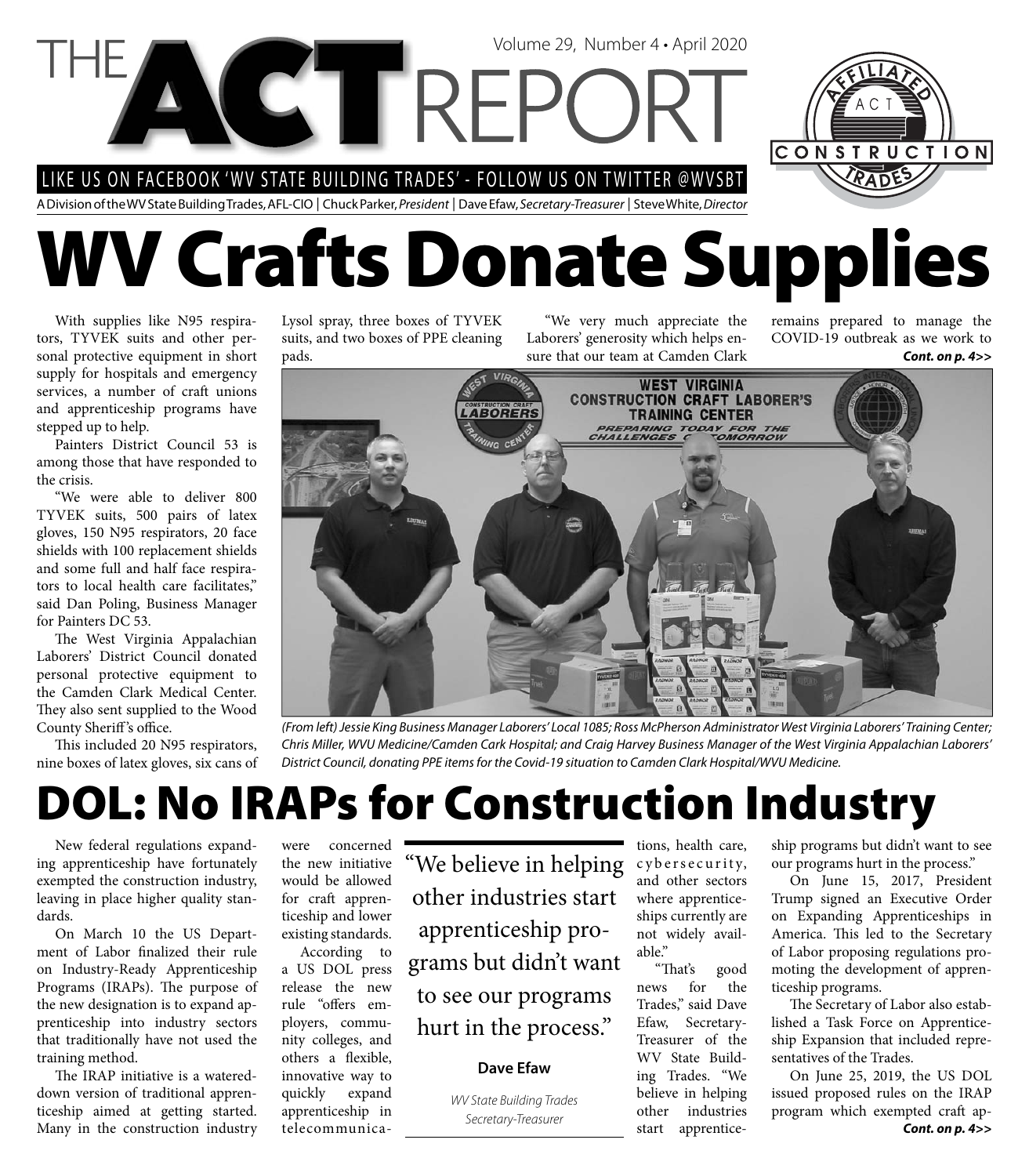## **Longview Power 2 Gets PSC Siting Permit** *\$100+ Million in Wages, Benefi ts*

Longview Power 2, a gas fired and solar addition to the Monongalia County coal-fired electric plant, received a siting certificate from the Public Service Commission (PSC) on April 3.

The  $$1.1$  billion, 1,200-megawatt combined cycle gas unit will be located near the existing 710-megawatt coal unit.

A 70-megawatt solar field will also be installed with most of the solar panels to be in Pennsylvania.

According to Longview's application, being adjacent to the existing Longview coal fired plant makes the project more efficient because they are using existing infrastructure like water, steam, personnel and operations facilities.

The PSC held first held a public hearing on January 6 in Morgantown. The Trades supporting the project were well represented.

Next was an evidentiary hearing on January 30 in Charleston.

The Trades intervened in support of the project and had attorney Vince Trivelli participate in the hearing.

Trivelli submitted testimony from

ACT Director Steve White about an agreement with Longview to use local union construction workers to build the project.

In addition, Trivelli offered a report from Marshall University that showed the positive economic impact of using local union construction workers.

More than \$100 million in wages to construction workers is expected from the project. When that is spent in the local economy more jobs are created.

"The economic impact from

construction is huge," said White. "When you look at \$100 million in paychecks over a few years' time and how that boosts the local economy the result is astounding."

The project still has many hurdles to overcome.

A very long list of permits and plans must still be finalized ranging from state water and air permits to wildlife management and emergency plans.

These documents need to be filed at the PSC 30 days before construction is to commence. ■

### **Pinnacle Wind Repower Project Delayed**

A major project to upgrade existing wind turbines at the Pinnacle Wind project has been delayed due to the Covid-19 virus.

Pinnacle, built in 2011, is a 55MW wind facility. A \$60 million repowering project scheduled to begin this spring would have replaced the 23 existing turbines with newer technology and improve efficiency by 15 percent.

According to project developers Clearway Energy, the Mineral County project has been 'paused' because of several factors relating to the virus.

Uncertainty about the delivery and commissioning of turbines led to a lack of guarantee to put the project in operation by the end of the year. That would jeopardize federal wind production tax credits.

An extension of the federal tax credits did not make it into the most recent federal stimulus package. Additional tax relief is possible but uncertain.

"The Pinnacle re-power is still a great project and hopefully we will know more by the end of the year," said Natalie Stone, Executive Secretary of the North Central WV Building Trades Council.

Clearway Energy and the Trades have entered into an agreement to use local union construction workers for the project. Bechtel and Reed Construction are partnered as the contractors.

A March 2021 start date is the current estimate.

## **Iron Workers 787 Joint Apprenticeship Committee Accepting Applications**

The Iron Workers Local 787 Joint Apprenticeship Committee will be accepting applications for the Iron Workers Apprenticeship Program during regular business hours, Monday thru Friday (except holidays), from 8:00 am to 12:00 pm and 1:00 pm to 4:30 pm.

The apprenticeship program usually takes three years to complete. Apprentices earn-while-they-learn with on the job training and attend unpaid classroom sessions throughout the year. Upon completion an apprentice will learn all aspects of the trade including structural steel placement, welding, reinforcing rods, ornamental and more.

You must fill the application out

in person at the Iron Workers Union Hall, 303 Erickson Blvd. Parkersburg, West Virginia. Bring copies of related documents described below.

The following are the minimum requirements. Lack of any one of these will automatically disqualify the applicant.

- Must be at least 18 years old (Proof required).
- Must be capable of doing work of the Iron Worker trade.
- Must be a High School Graduate or have equivalent certificate (GED/TASC).
- Must have a valid Driver's License.
- Must score a passing grade on the TABE test given by Work-

force WV after your application is submitted.

Must live in the jurisdictional area of Iron Workers Local 787, Parkersburg, West Virginia, for at least one (1) year previous to applying.

If selected for the Apprenticeship Program, the candidate must submit to and pass the Substance Abuse Test offered by the Parkersburg-Marietta Contractors and Trades Educational and Development Fund.

The Iron Workers Local 787 JAC will pay the cost of the test.

The jurisdictional area covered by Local 787 is as follows:

OHIO: Athens, Meigs, Morgan, Noble, and Washington Counties.

WEST VIRGINIA: Boone, Braxton, Calhoun, Clay, Doddridge, Fayette, Gilmer, Greenbrier, Jackson, Kanawha, Lewis, Lincoln, Logan, Mason, McDowell, Mercer, Mingo, Monroe, Nicholas, Pleasants, Pocahontas, Putnam, Raleigh, Ritchie, Roane, Summers, Upshur, Webster, Wirt, Wood, and Wyoming Counties, and the southern portion of Randolph County.

No Applicant will be rejected because of race, color, religion, national origin, or sex.

Iron Workers Local 787 will take affirmative action to provide equal opportunities in apprenticeship.

For more information go to https://ironworkers787.org/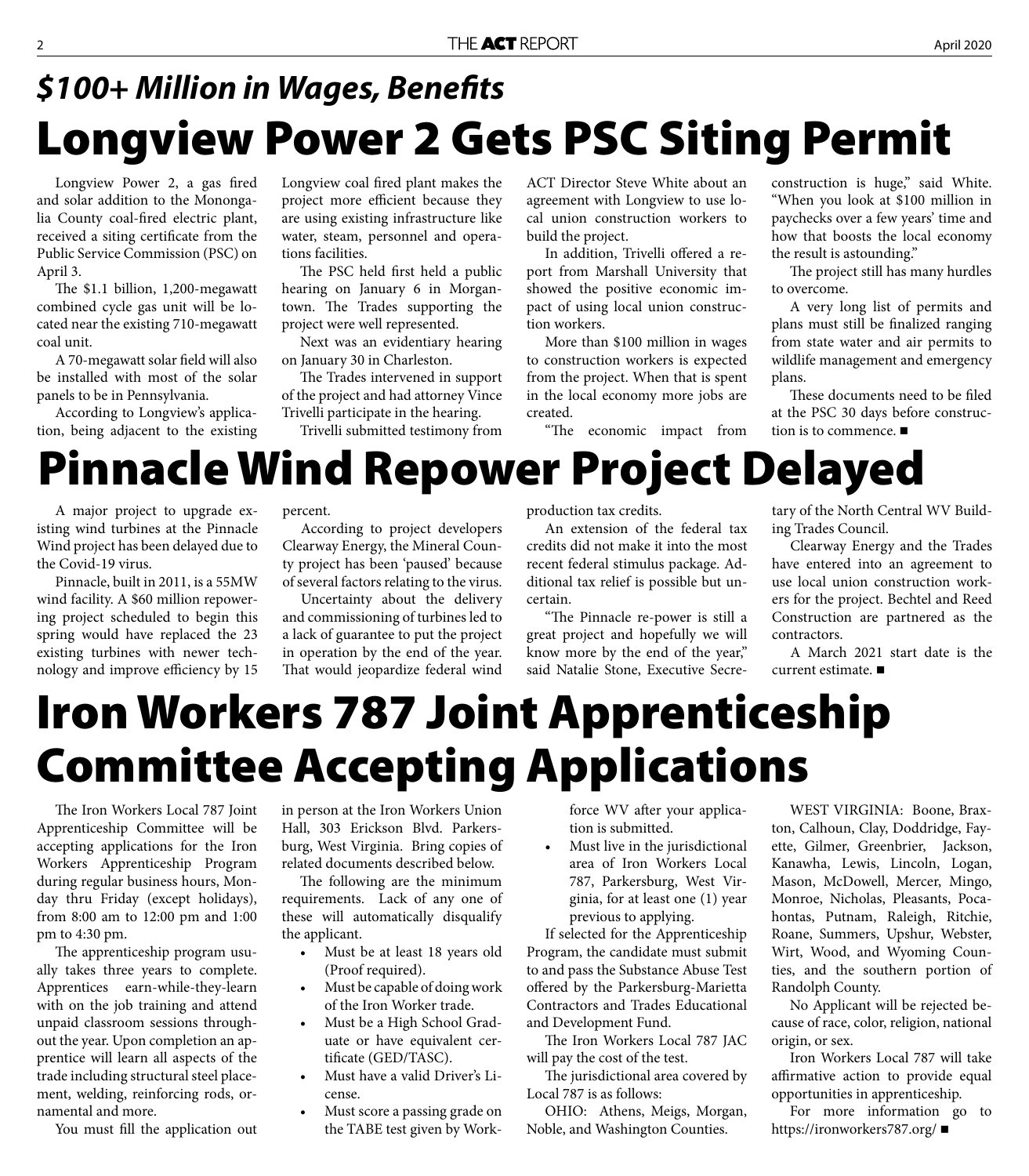## **Building Trades Endorsements for 2020**

**Bold** = Building Trades member *1st Congressional District* David McKinley (R) *Governor* Ben Salango (D) *State Treasurer* John Perdue (D) *Attorney General* Isaac Sponaugle (D) *Supreme Court* John Hutchinson Richard Neely Joanna Tabit *Secretary of State* Natalie Tennant (D) *State Auditor* Mary Ann Claytor (D) *Agriculture Commissioner* Bob Beach (D) **State Senate**  1st Randy Swartzmiller (D) 2nd Josh Gary (D) 4th **Bruce Ashworth (D)** 5th Bob Plymale (D) 7th Rupie Phillips (R) Ralph Rodigerio (D) 8th **Glenn Jeffries (D)** 9th David 'Bugs' Stover (R) 10th Bill Laird (D) 11th Denise Campbell (D) John Pitsenbarger (R) 12th Doug Facemire (D) 13th Mike Caputo (D) 14th David Childers (D) 15th Kenneth Mattson (R) 16th Pete Dougherty (D) 17th Andrew Robinson (D)

|                  | <b>House of Delegates</b> |  |  |
|------------------|---------------------------|--|--|
| 1st              | Jack Wood (D)             |  |  |
| 2nd              | Phillip Diserio (D)       |  |  |
| 3rd              | Shawn Fluharty (D)        |  |  |
|                  | Erikka Storch (R)         |  |  |
| 4th              | Christian Turak (D)       |  |  |
|                  | Lisa Zukoff (D)           |  |  |
| 5th              | Dave Pethtel (D)          |  |  |
| 7 <sub>th</sub>  | <b>Kerry Murphy (R)</b>   |  |  |
| 10th             | Vernon Criss (R)          |  |  |
|                  | Trish Pritchard (D)       |  |  |
|                  | Luke Winters (D)          |  |  |
| 11th             | Mark Pauley (D)           |  |  |
| 13th             | <b>Scott Brewer (D)</b>   |  |  |
| 14th             | Brian Scott (R)           |  |  |
| 15 <sub>th</sub> | Tess Jackson (D)          |  |  |
| 16th             | Mark Bates (R)            |  |  |
|                  | Sean Hornbuckle (D)       |  |  |
| 17th             | Chad Lovejoy (D)          |  |  |
|                  | Matthew Rohrbach (D)      |  |  |
| 18th             | Paul Ross (D)             |  |  |
|                  | Evan Worrell (R)          |  |  |
| 19th             | Ric Griffith (D)          |  |  |
|                  | Tom Jarrell (D)           |  |  |
| 20th             | Nathan Brown (D)          |  |  |
| 21st             | Mark Dean (R)             |  |  |
| 22nd             | Joe Jeffries (R)          |  |  |
|                  | Zack Maynard (R)          |  |  |
| 23rd             | Rodney Miller (D)         |  |  |
| 24th             | Timothy Tomblin (D)       |  |  |
| 25th             | Tony Paynter (R)          |  |  |
| 26th             | Ed Evans (D)              |  |  |
| 27th             | Tina Russell (D)          |  |  |
| 28th             | Ryne Nahodi (D)           |  |  |
| 30th             | Mick Bates (D)            |  |  |
| 31st             | Chris Toney (R)           |  |  |
| 32nd             | Randy Halsey (D)          |  |  |

|                  | Mark Hurt (D)            |      | <b>Josh Maxwell</b> (D) |  |
|------------------|--------------------------|------|-------------------------|--|
|                  | Margaret Staggers (D)    |      | Robin Righter (D)       |  |
| 34 <sub>th</sub> | Brent Boggs (D)          | 49th | Mike Manny penny (D)    |  |
| 35 <sub>th</sub> | Kathy Ferguson (D)       | 50th | Michael Angelucci (D)   |  |
|                  | Patti Hamilton (D)       |      | Joey Garcia (D)         |  |
|                  | Doug Skaff Jr. (D)       |      | Guy Ward (R)            |  |
|                  | Rusty Williams (D)       | 51st | Barbara Fleischauer (D) |  |
| 36th             | Amanda Estep-Burton (D)  |      | Evan Hansen (D)         |  |
|                  | Larry Rowe (D)           |      | Rodney Pyles (D)        |  |
| 37 <sub>th</sub> | Mike Pushkin (D)         |      | Danielle Walker (D)     |  |
| 39th             | Dana Ferrell (R)         |      | John Williams (D)       |  |
|                  | David "Woody" Holmes (D) | 52nd | Justin Hough (R)        |  |
| 42nd             | Cindy Lavender-Bowe (D)  | 53rd | Cory Chase (D)          |  |
|                  | Jeff Campbell (D)        | 58th | George Miller (R)       |  |
| 43rd             | Bill Hartman (D)         | 60th | Brad Noll (D)           |  |
|                  | Cody Thompson (D)        | 61st | Jason Barrett (D)       |  |
| 44th             | Robin Cutlip (D)         | 62nd | Debi Carroll (D)        |  |
| 45 <sub>th</sub> | Gary Connell (R)         | 63rd | Daniel Bennett (D)      |  |
| 47th             | Ed Larry (D)             | 65th | Sammi Brown (D)         |  |
| 48th             | Robert Garcia (D)        | 66th | Storme Frame (D)        |  |
|                  | Richard Iaquinta (D)     | 67th | John Doyle (D)          |  |
|                  |                          |      |                         |  |
|                  |                          |      |                         |  |



Dan Poling, Business Manager for Painters DC 53, makes comments during the WV AFL-CIO COPE meeting.

## **Primary Election Postponed until June 9**

West Virginia's Primary Election has been postponed to Tuesday, June 9.

According to the Secretary of State's website due to concerns of COVID-19, all voters may apply to vote absentee in the 2020 Primary Election.

All registered voters will receive an application to request an absentee ballot for the June 9 Primary Election from their County Clerk by mail in early-to-mid April.

Absentee request forms can also be printed from GoVoteWV.com or obtained by requesting a form from your County Clerk by email, phone, fax or in person.

Starting April 24 County Clerks will begin mailing absentee ballots to voters who have submitted applications.

In some cases, voters had already received an absentee ballot for the May Primary. Those ballots are still valid.

Voter registration will continue until May 19.

Starting May 27 through June 6 early voting will take place.

Absentee ballots must be postmarked by June 9 and if delivered by hand must be at the County Clerks office by June 8. For the Tuesday, June 9 voting in-

person, voting locations may differ

from regular polling locations during the COVID-19 pandemic; contact your County Clerk for more information.

### **ABSENTEE BALLOT, VOTING DATES**

Thru June 3: Voters may apply for absentee ballot

April 24: County Clerks begin mailing absentee ballots

May 19: Voter Registration Deadline

May 27–June 6: Early Voting In-Person

June 3: Absentee Application must be received by County Clerk

June 9: Absentee Ballot must be postmarked by this date

June 9: Primary Election Day